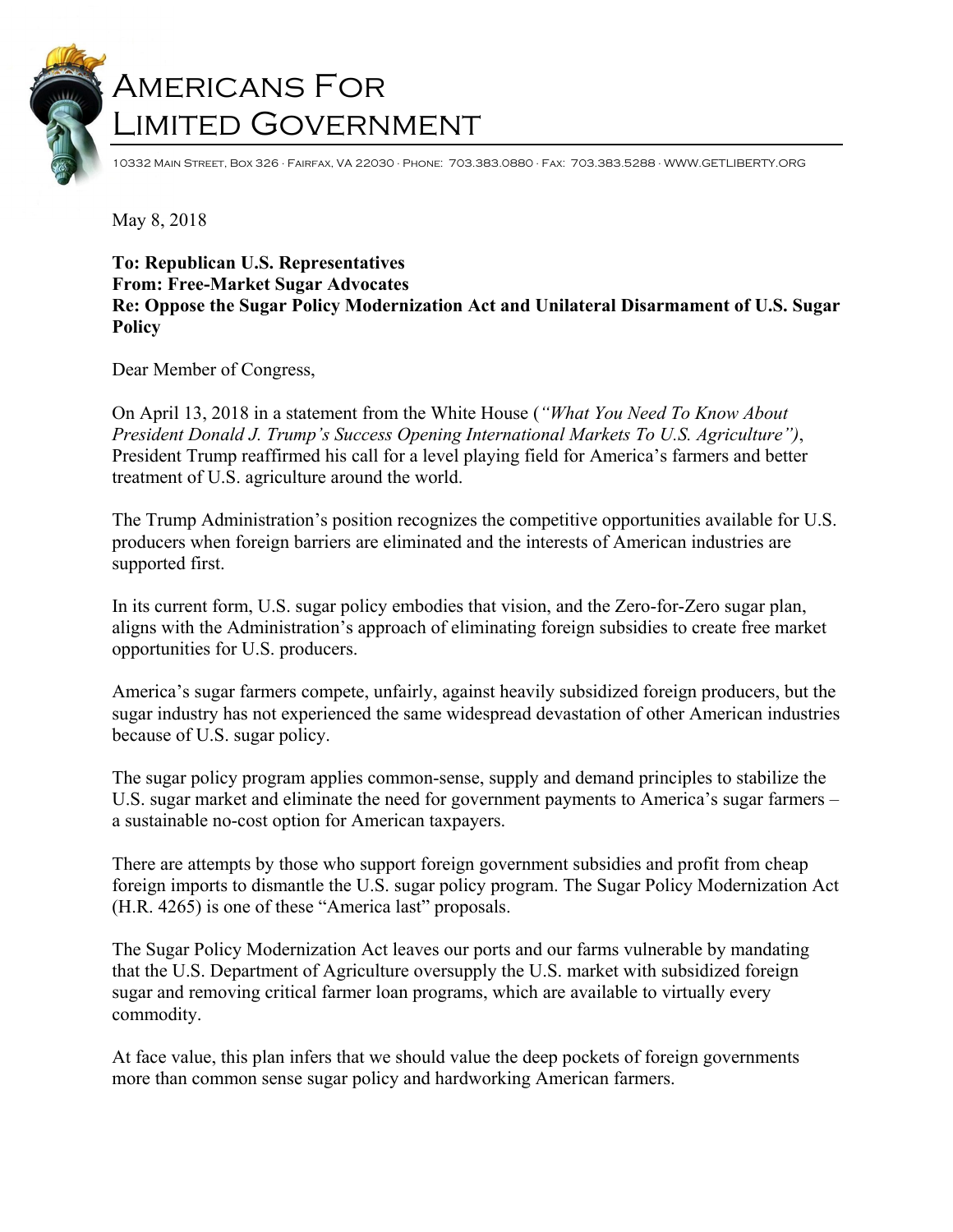The Sugar Policy Modernization Act, in whole or in part, may be introduced during debate of the Agriculture and Nutrition Act of 2018, giving you an opportunity to take a stand for American farmers and industry.

In any capacity, this plan would, in effect, unilaterally disarm U.S. sugar policy – directly conflicting with President Trump's pledge to American voters.

Sincerely,

10 MHour

Rick Manning President, Americans for Limited Government



Mario Lopez President, Hispanic Leadership Fund HISPANIC LEADERSHIP FUND

Tom Giovanetti

Tom Giovanetti President, Americans for a Strong Economy<br>
MERICANS FOR A **STRONG ECONOMY**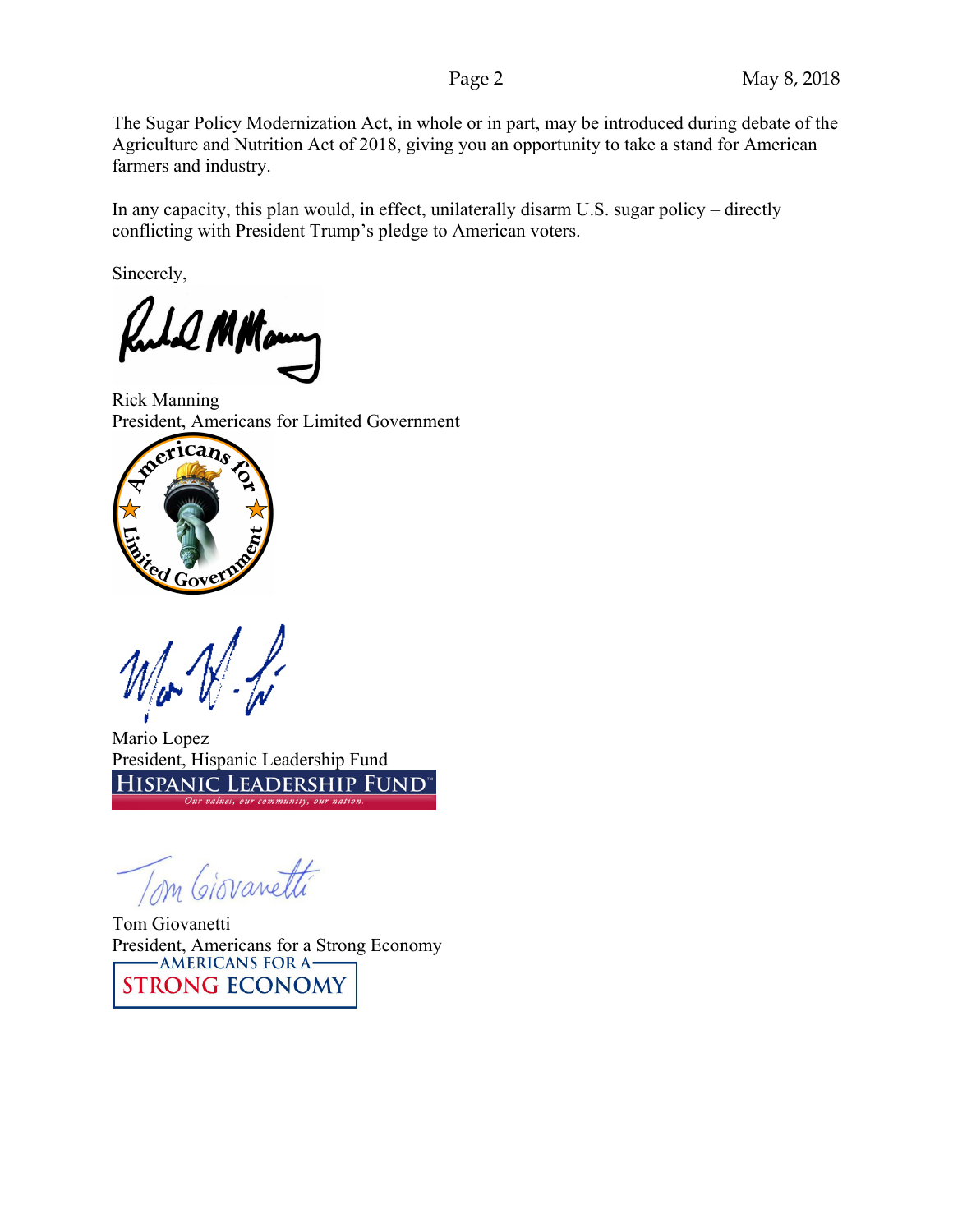Curcho Tin

Andrew Langer President, Institute for Liberty



Chuck Muth President, Citizen Outreach



Jim youth

Jim Martin Chairman and President, 60 Plus Association